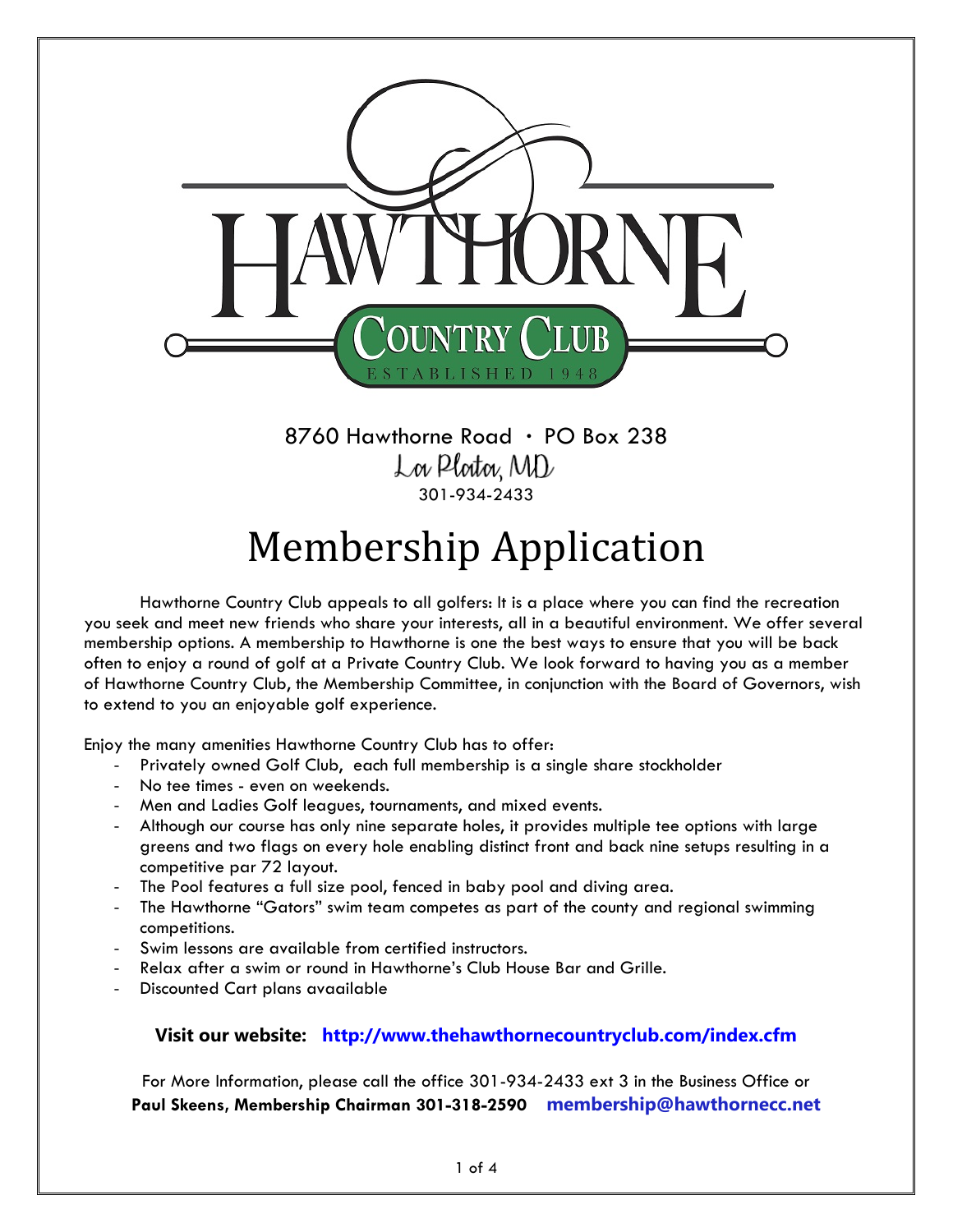Application for Membership

Please initial next to the desired Membership Option.

| $\qquad \qquad -$        | Full use of club facilities                                                                                                                |  |
|--------------------------|--------------------------------------------------------------------------------------------------------------------------------------------|--|
|                          | Unlimited golf, golf tournaments, tennis, swimming privileges                                                                              |  |
|                          | Access to all Hawthorne sponsored social events for a family of two or more                                                                |  |
|                          |                                                                                                                                            |  |
|                          |                                                                                                                                            |  |
|                          | (65 years of age or older)                                                                                                                 |  |
|                          | Full use of club facilities                                                                                                                |  |
|                          | Unlimited golf, golf tournaments, tennis, swimming privileges                                                                              |  |
| -                        | Access to all Hawthorne sponsored social events for a senior member and family of two or more                                              |  |
|                          |                                                                                                                                            |  |
| $-$                      | Full use of club facilities                                                                                                                |  |
| $\qquad \qquad -$        | Unlimited golf, golf tournaments, tennis, swimming privileges                                                                              |  |
| $\overline{\phantom{a}}$ | Access to all Hawthorne sponsored social events for a single member                                                                        |  |
|                          |                                                                                                                                            |  |
|                          |                                                                                                                                            |  |
| $-$                      | Full use of club facilities                                                                                                                |  |
| -                        | Unlimited golf, golf tournaments, tennis, swimming privileges                                                                              |  |
| -                        | Access to all Hawthorne sponsored social events for a family of two or more                                                                |  |
| ★                        | Open to Families where members are under age 35 as of the date of the application                                                          |  |
| ★                        | Membership category will automatically transition to next level when any member reaches age 35                                             |  |
|                          |                                                                                                                                            |  |
| $\overline{\phantom{0}}$ | Full use of club facilities                                                                                                                |  |
| -                        | Unlimited golf, golf tournaments, tennis, swimming privileges                                                                              |  |
| -                        | Access to all Hawthorne sponsored social events                                                                                            |  |
| ★                        | Single members under the age of 35 as of the date of the application                                                                       |  |
| ★                        | Membership category will automatically transition to the next level when the member reaches age of 35                                      |  |
|                          |                                                                                                                                            |  |
| $\equiv$                 |                                                                                                                                            |  |
| $\qquad \qquad -$        | Allows full use of the pool and tennis courts<br>Excludes equity member benefits                                                           |  |
| $\qquad \qquad -$        | Full Payment must be received before first use                                                                                             |  |
|                          |                                                                                                                                            |  |
|                          |                                                                                                                                            |  |
|                          | (Primary Residence documented at least 150 miles from HCC. Membership subject to Board Approval)                                           |  |
|                          | Full use of club facilities during MD Golf season March 15 - Nov 14 (dues paid during same 8 months)                                       |  |
| -                        | Unlimited golf, golf tournaments, tennis, swimming privileges                                                                              |  |
|                          | Access to all Hawthorne sponsored social events for a senior member and family of two or more                                              |  |
| ★                        | Stock purchase of one share required currently \$100 (includes voting privileges)                                                          |  |
| ★                        | Monthly Food and Beverage Minimum applies; \$40 for full stockholder members and \$25 or pool members (June -                              |  |
|                          | August)                                                                                                                                    |  |
| $\star$                  | Family Membership is a primary member (membership is in his or her name), and any household member under the                               |  |
|                          | age of 26 who resides with the primary member. Full-time college students are considered part of the family plan or<br>until they turn 26. |  |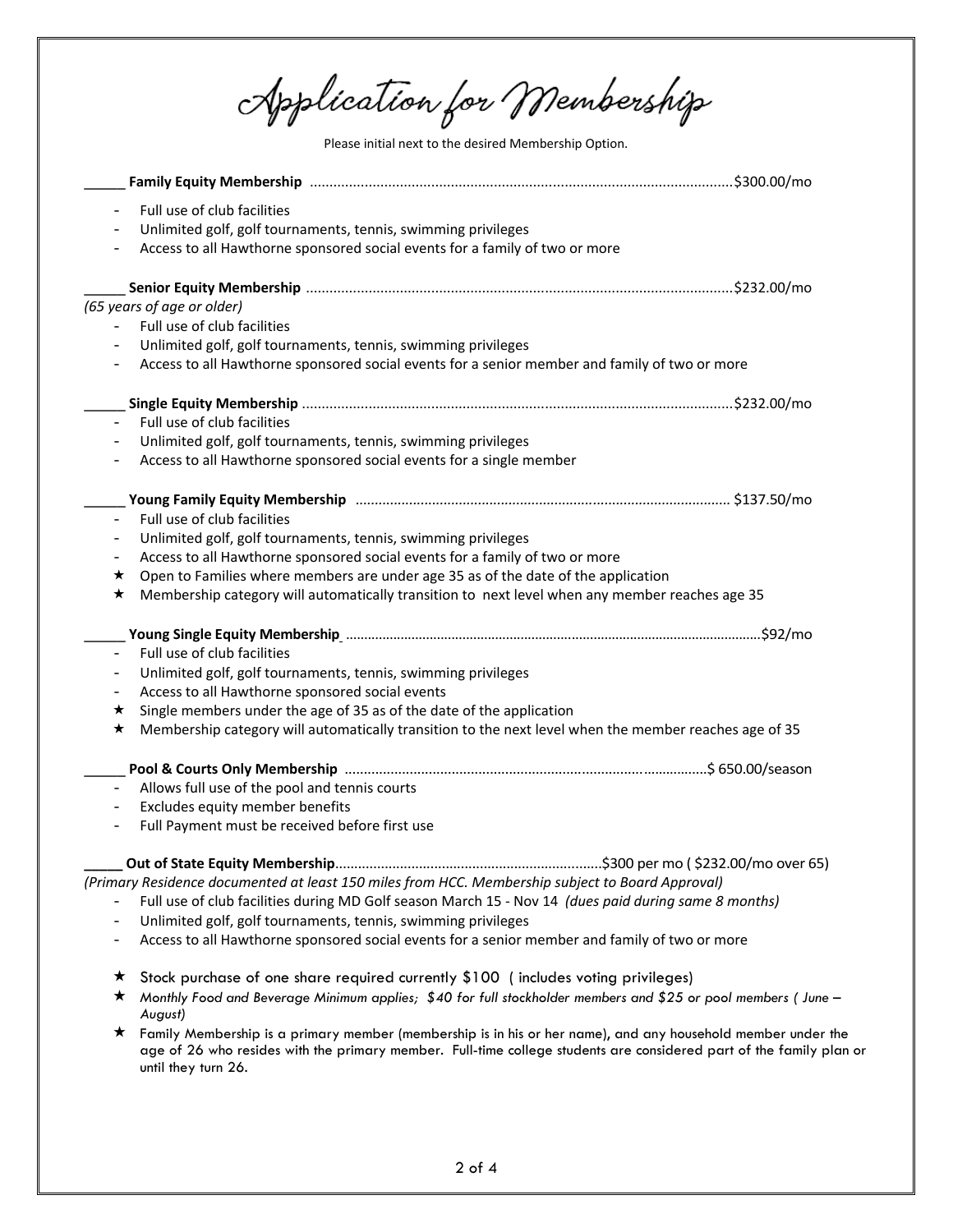Member Information

| $Name_$                                                                         |    |                                                                                                                       | Date of Birth                       |            |
|---------------------------------------------------------------------------------|----|-----------------------------------------------------------------------------------------------------------------------|-------------------------------------|------------|
| First                                                                           | MI | Last                                                                                                                  |                                     | MM/DD/YYYY |
|                                                                                 |    |                                                                                                                       |                                     |            |
| <b>Home Address</b>                                                             |    |                                                                                                                       |                                     |            |
|                                                                                 |    |                                                                                                                       |                                     |            |
|                                                                                 |    |                                                                                                                       |                                     |            |
| Home Phone                                                                      |    |                                                                                                                       |                                     |            |
| Cell                                                                            |    | <u> 1989 - Johann John Stone, market fan it ferstjer fan de fan it ferstjer fan it ferstjer fan it ferstjer fan i</u> |                                     |            |
| Spouse's Phone                                                                  |    |                                                                                                                       |                                     |            |
|                                                                                 |    |                                                                                                                       |                                     |            |
| <b>Email Address</b>                                                            |    |                                                                                                                       |                                     |            |
| <b>Email Address 2</b>                                                          |    |                                                                                                                       |                                     |            |
| Dependent Members of Household                                                  |    |                                                                                                                       |                                     |            |
| (Include spouse residing in household if applying for a full family membership) |    |                                                                                                                       |                                     |            |
| <b>Spouse Name</b>                                                              |    |                                                                                                                       | Date of Birth ____________          |            |
| <b>Children's Names</b>                                                         |    |                                                                                                                       | Date of Birth ___________           |            |
|                                                                                 |    |                                                                                                                       | Date of Birth ___________           |            |
|                                                                                 |    |                                                                                                                       | Date of Birth ___________           |            |
|                                                                                 |    |                                                                                                                       | Date of Birth <b>Exercise State</b> |            |

All Club members are required to have either a VISA or MASTERCARD Number on current file with the Club. By evidence of the applicant(s) signature on this application hereby authorizes the Club to charge his/her account for each month's Club billings including any and all other charges on member's account. Each member will receive a bill on the first of the month.

I authorize Hawthorne Country Club, Inc., to solicit a retail credit check at the expense of the club prior to approval of my application. If this application is accepted, I promise to pay all charges incurred by me or by my specific designees, and agree to all other terms and conditions accompanying the membership.

❀

| Credit Card Type       | VISA O | $MASTERCARD$ $\Box$ | AMEX O |
|------------------------|--------|---------------------|--------|
| Card Number            |        |                     |        |
| <b>Expiration Date</b> |        |                     |        |
| Security Code          |        |                     |        |